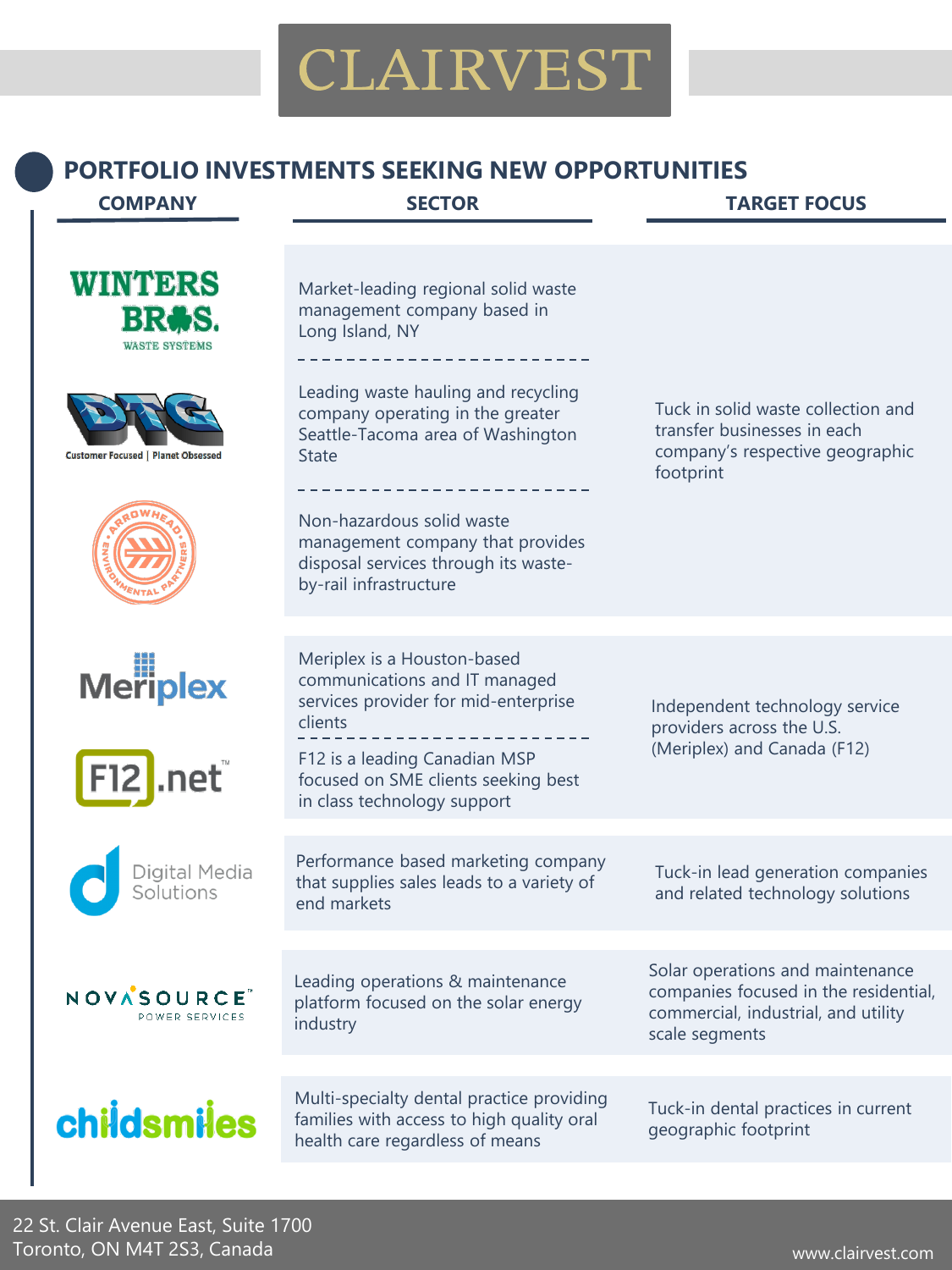| <b>COMPANY</b>                                                | <b>SECTOR</b>                                                                                                                                                                | <b>TARGET FOCUS</b>                                                                                                   |
|---------------------------------------------------------------|------------------------------------------------------------------------------------------------------------------------------------------------------------------------------|-----------------------------------------------------------------------------------------------------------------------|
| TES                                                           | Leading provider of outsourced aggressor<br>training services to militaries worldwide                                                                                        | Live or virtual military aviation<br>training businesses                                                              |
|                                                               | Leading independent construction<br>equipment rental provider in the<br>New York Metro market                                                                                | General and specialty rental<br>operators in the Boston to<br>Washington, DC corridor                                 |
| <b>Brunswick</b><br>BIERWORKS                                 | Leading Canadian contract<br>manufacturer of beer, pre-mixed ready-<br>to-drink alcoholic beverages, non-<br>alcoholic beer, and other alcoholic and<br>non-alcoholic drinks | Co-packing companies or businesses<br>with extra brewing capacity located<br>in North America                         |
| CCELENTERTAINMENT,<br>/ideo Slots♥ Video Poker ♣ Amusements ♦ | Largest operator of video gaming<br>terminals ("VGTs") in Illinois                                                                                                           | VGT operators in US states where<br>video lottery terminals have been<br>legalized                                    |
| digital worl<br>$\operatorname{tree}$ .com $^\circ$           | Leading online, skill-based gaming<br>firm in India with Rummy (Ace2Three)<br>and Fantasy Sports (FanFight and<br>Cricket.com) with 10+ million users                        | Independent online gaming<br>providers in India with a robust<br>gaming platform in either Rummy<br>or fantasy sports |
| arina del S                                                   | Four gaming and entertainment<br>complexes in Chile                                                                                                                          |                                                                                                                       |
| MEADOWLANDS<br>RACETRACK LLC                                  | North America's premier sports<br>betting and standardbred (AKA<br>harness) horse racing track, located<br>in East Rutherford, New Jersey                                    | Local market gaming investments<br>throughout the world. Investments in<br>existing operators and new projects        |
|                                                               | Racino located in Wilmington,<br>Delaware, serving the Delaware,<br>Maryland, New Jersey, and<br>Pennsylvania markets                                                        |                                                                                                                       |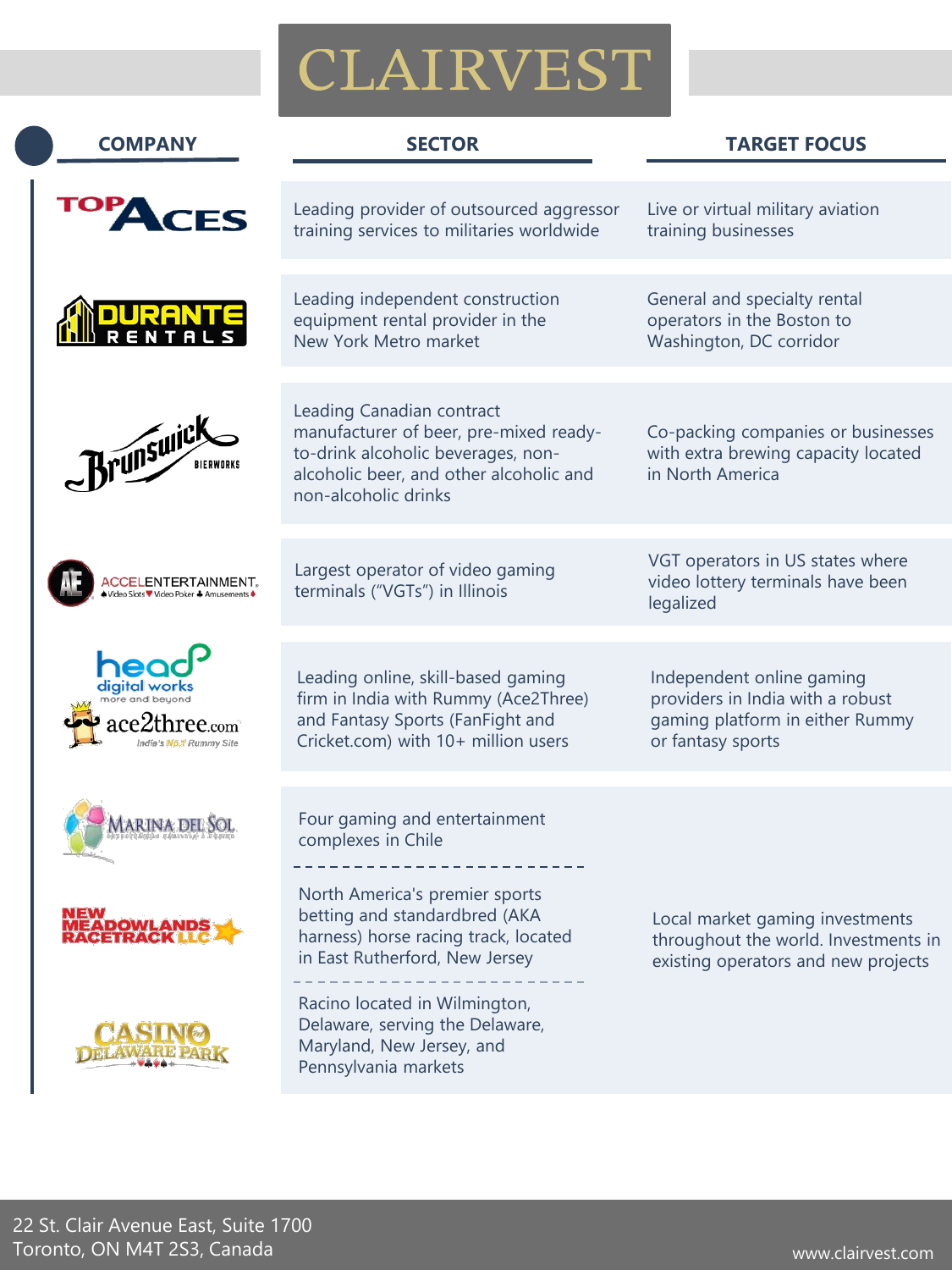### **ACTIVE DOMAINS FOR NEW INVESTMENTS**

| <b>DOMAIN</b>                                                              | <b>FOCUS</b>                                                                                                                                                                                                                                                                                                     | <b>RESPONSIBILITY</b>                                  |
|----------------------------------------------------------------------------|------------------------------------------------------------------------------------------------------------------------------------------------------------------------------------------------------------------------------------------------------------------------------------------------------------------|--------------------------------------------------------|
| Aerospace, defense and<br>government services                              | Companies involved in nextgen IT services, systems<br>engineering, MRO, simulation & training, and C5ISR                                                                                                                                                                                                         | Ken Rotman<br>Doug Horn                                |
| <b>Agriculture</b>                                                         | Companies focused on the biologics, precision ag<br>(hardware or software), micro-irrigation, aquaculture<br>services, and plant protein processing                                                                                                                                                              | Robbie Isenberg<br>Michael Andrisani                   |
| <b>Co-Packing / Private</b><br><b>Label Manufacturing</b>                  | Outsourced product manufacturers, focusing on the<br>food and beverage verticals                                                                                                                                                                                                                                 | Robbie Isenberg                                        |
| <b>Dental</b>                                                              | Dental businesses across the US and Canada spanning<br>multiple subsectors, including general dentistry, pediatric<br>dentistry, orthodontics or any other specialty dental<br>services as well as key distributors and software<br>providers to these businesses                                                | Robbie Isenberg<br>Rahil Manji                         |
| <b>Environmental Services</b>                                              | Companies involved in solid waste management, organic<br>waste management, liquid waste management<br>(industrial, water), and environmental consulting,<br>engineering and remediation activities                                                                                                               | Michael Castellarin<br>Riley Webb<br>Michael Andrisani |
| <b>Facilities Services / Tree</b><br>Care / Elevator &<br><b>Escalator</b> | Companies providing high-valued added services to<br>either residential or commercial customers. Preference<br>for recurring services and limited new construction<br>exposure. Currently targeting the tree care and elevator<br>& escalator industries                                                         | Mohit Kansal<br>Michael Castellarin                    |
| Gaming                                                                     | Gaming: land based, services and supply<br>Gaming Technology: Technology suppliers to land<br>operations, B2B online gaming suppliers and B2C online<br>companies with demonstrable strong unit economics                                                                                                        | Michael Wagman<br>Jeff Parr<br>Mohit Kansal            |
| <b>Healthcare Practice</b><br><b>Management</b>                            | Physician practice management businesses spanning<br>multiple subsectors, including physical/occupational/<br>pediatric therapy, behavioral/mental health, women's<br>health and specializations (gastro, cardiology, urology<br>etc.) as well as key distributors and software providers to<br>these businesses | Angus Cole<br>Maurissa Bell<br>Rahil Manji             |
| <b>Industrial Services</b>                                                 | MRO businesses serving the industrial base with<br>recurring revenue streams from products or services<br>Testing, Inspection, Compliance, Certification businesses<br>based in North America                                                                                                                    | Sebastien Dhonte<br><b>Stanley Rodos</b>               |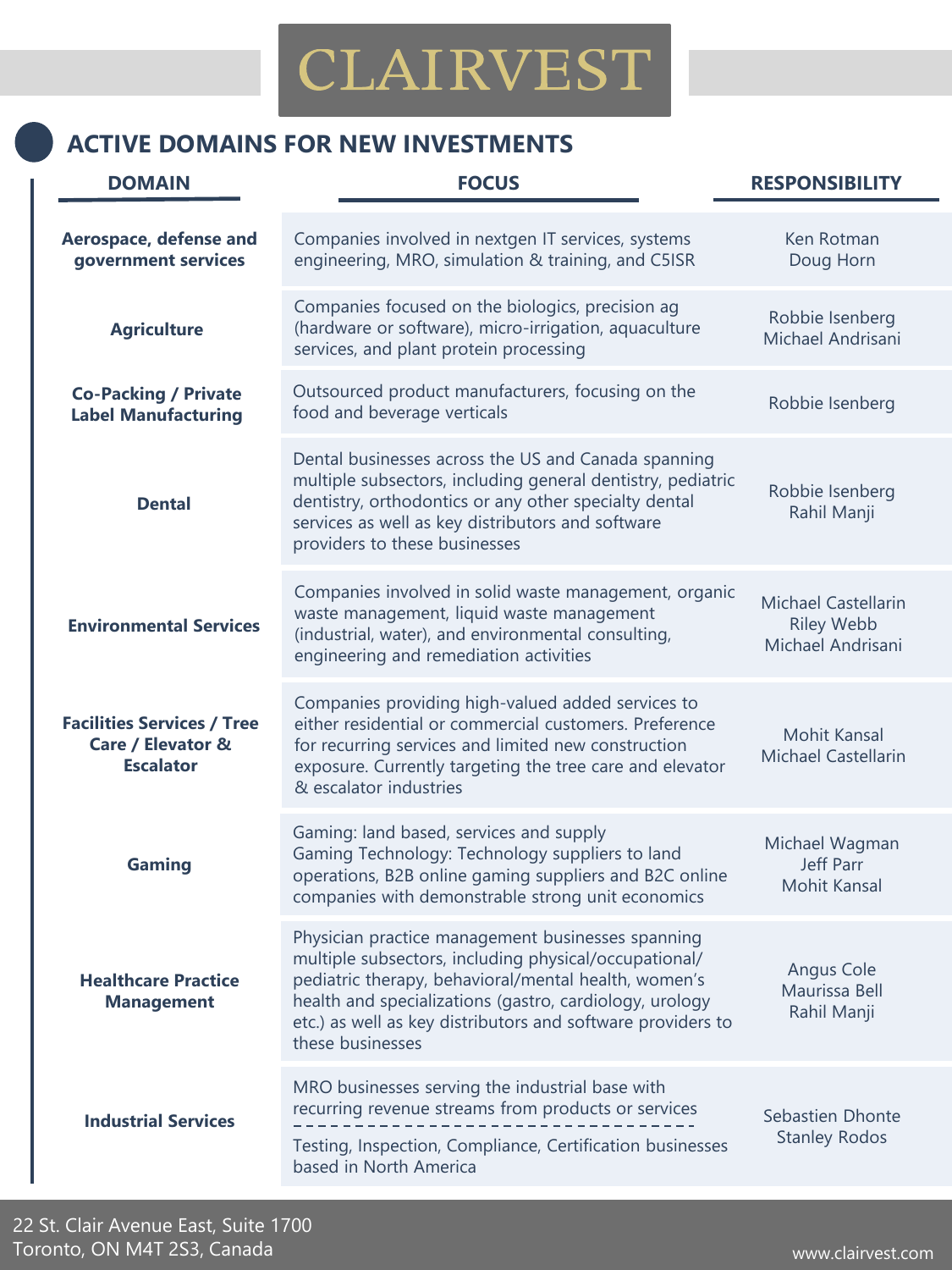| <b>DOMAIN</b>                                                           | <b>FOCUS</b>                                                                                                                                                                                                                                                                                                                                                                                          | <b>RESPONSIBILITY</b>              |
|-------------------------------------------------------------------------|-------------------------------------------------------------------------------------------------------------------------------------------------------------------------------------------------------------------------------------------------------------------------------------------------------------------------------------------------------------------------------------------------------|------------------------------------|
| <b>Insurance</b>                                                        | North American insurance brokerages (traditional /<br>online / hybrid) for commercial, specialty and<br>personal lines, group benefits providers / third-party<br>benefits administrators, specialty MGAs serving<br>attractive end markets and service providers to the<br>industry (aggregators, claims administration /<br>monitoring, broker management systems and other<br>software providers). | Mitch Green<br>Ethan Wolfe         |
| <b>IT Services /</b><br><b>Tech Enabled Service</b><br><b>Providers</b> | Managed service providers, high value add channel<br>partners and technology based outsourcing<br>companies                                                                                                                                                                                                                                                                                           | Mitch Green<br><b>Mohit Kansal</b> |
| <b>Life Sciences Services</b>                                           | Companies providing high value services to the life<br>sciences / pharmaceutical industries, including<br>contract research organizations, contract<br>development and manufacturing organizations, and<br>commercialization service companies                                                                                                                                                        | Sebastien Dhonte                   |
| <b>Media &amp; Marketing</b><br><b>Services</b>                         | Digital media, customer acquisition, out of home<br>advertising, marketing services, digital agencies and<br>data owners                                                                                                                                                                                                                                                                              | Robbie Isenberg<br>Rahil Manji     |
| <b>Packaging</b>                                                        | North American packaging manufacturers and<br>distributors focused on paper or plastic substrates                                                                                                                                                                                                                                                                                                     | Sebastien Dhonte<br>Doug Horn      |
| <b>Rental Services</b>                                                  | General construction and specialty rental (HVAC,<br>power, de-watering, etc.)<br>Industry specific (specialty healthcare, niche<br>industrial)                                                                                                                                                                                                                                                        | Mitch Green                        |
| <b>Renewable Energy</b>                                                 | Companies providing high-value add services to the<br>renewable energy industry specifically, plant<br>optimization, improved plant performance,<br>operations and maintenance, or software solutions                                                                                                                                                                                                 | Ken Rotman<br>Angus Cole           |
| <b>Utility &amp; Electrical</b><br><b>Services</b>                      | Businesses focused on maintenance, repair, or<br>supply to generation, transmission or end<br>consumers (industrial and commercial only) or<br>electrical power                                                                                                                                                                                                                                       | Angus Cole                         |
| <b>Vertical Software</b>                                                | Leading independent software providers that<br>improve operations of small to mid-sized businesses<br>in a particular industry                                                                                                                                                                                                                                                                        | Mitch Green<br>Desmond Swamy       |